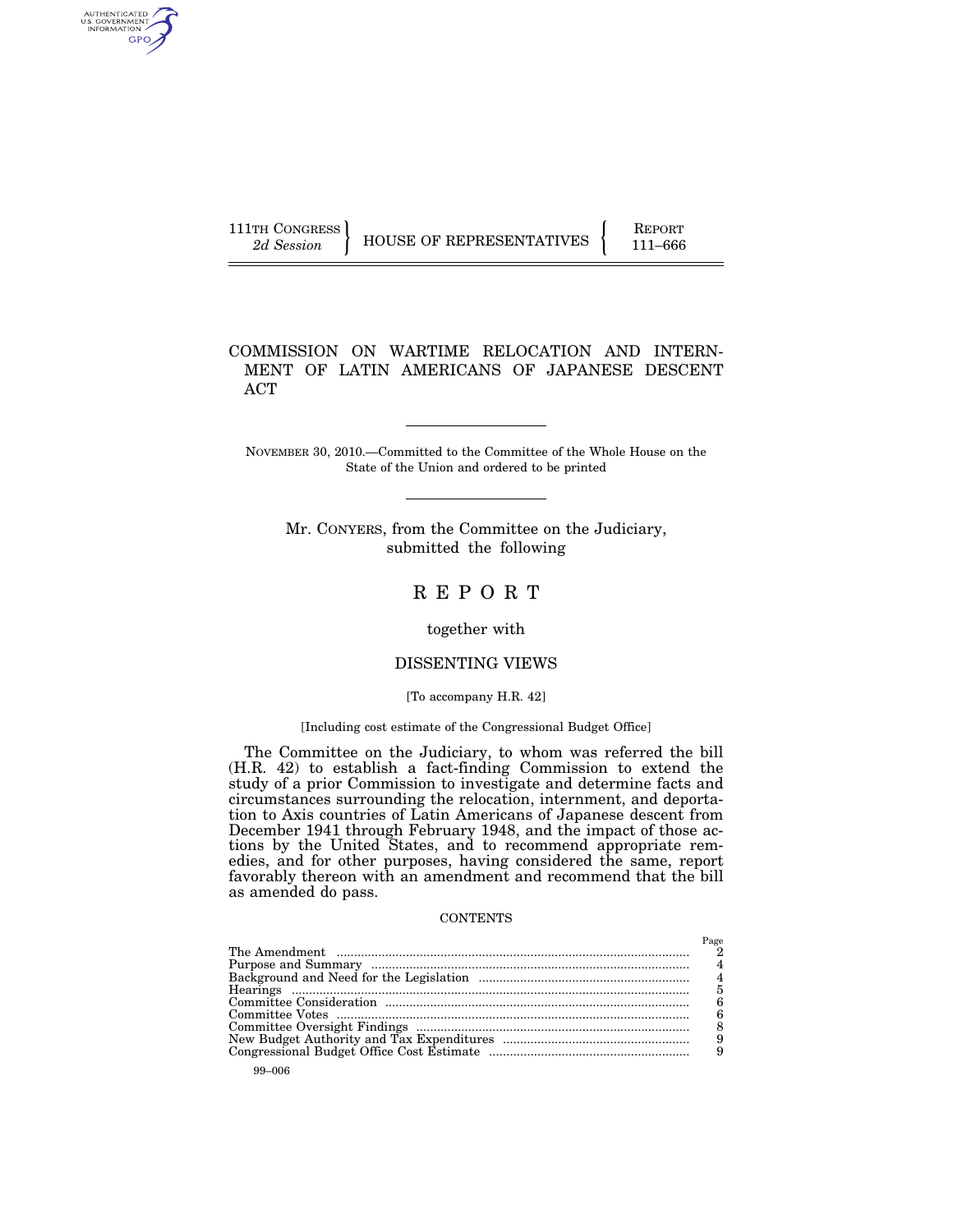| 10  |
|-----|
| 10  |
|     |
|     |
| 12. |
| 14  |

#### THE AMENDMENT

The amendment is as follows:

Strike all after the enacting clause and insert the following:

#### **SECTION 1. SHORT TITLE.**

This Act may be cited as the ''Commission on Wartime Relocation and Internment of Latin Americans of Japanese Descent Act''.

**SEC. 2. FINDINGS AND PURPOSE.** 

(a) FINDINGS.—Based on a preliminary study published in December 1982 by the Commission on Wartime Relocation and Internment of Civilians, Congress finds the following:

(1) During World War II, the United States expanded its internment program and national security investigations to conduct the program and investigations in Latin America.

(2) Approximately 2,300 men, women, and children of Japanese descent were relocated from their homes in Latin America, detained in internment camps in the United States, and in some cases, deported to Axis countries to enable the United States to conduct prisoner exchanges.

(3) The Commission on Wartime Relocation and Internment of Civilians studied Federal actions conducted pursuant to Executive Order 9066 (relating to authorizing the Secretary of War to prescribe military areas). Although the United States program of interning Latin Americans of Japanese descent was not conducted pursuant to Executive Order 9066, an examination of that extraordinary program is necessary to establish a complete account of Federal actions to detain and intern civilians of enemy or foreign nationality, particularly of Japanese descent. Although historical documents relating to the program exist in distant archives, the Commission on Wartime Relocation and Internment of Civilians did not research those documents.

(4) Latin American internees of Japanese descent were a group not covered by the Civil Liberties Act of 1988 (50 U.S.C. App. 1989b et seq.), which formally apologized and provided compensation payments to Japanese Americans interned pursuant to Executive Order 9066.

(b) PURPOSE.—The purpose of this Act is to establish a fact-finding commission to extend the study of the Commission on Wartime Relocation and Internment of Civilians to investigate and determine facts and circumstances surrounding the relocation, internment, and deportation to Axis countries of Latin Americans of Japanese descent from December 1941 through February 1948, and the impact of those actions by the United States, and to recommend appropriate remedies, if any, based on preliminary findings by the original Commission and new discoveries.

#### **SEC. 3. ESTABLISHMENT OF THE COMMISSION.**

(a) IN GENERAL.—There is established the Commission on Wartime Relocation and Internment of Latin Americans of Japanese descent (in this Act referred to as the "Commission").

(b) COMPOSITION.—The Commission shall be composed of 9 members, who shall be appointed not later than 60 days after the date of the enactment of this Act, of whom

(1) 3 members shall be appointed by the President; (2) 3 members shall be appointed by the Speaker of the House of Representatives, on the joint recommendation of the majority leader of the House of Representatives and the minority leader of the House of Representatives; and

(3) 3 members shall be appointed by the President pro tempore of the Senate, on the joint recommendation of the majority leader of the Senate and the minority leader of the Senate.

(c) PERIOD OF APPOINTMENT; VACANCIES.—Members shall be appointed for the life of the Commission. A vacancy in the Commission shall not affect its powers, but shall be filled in the same manner as the original appointment was made.

(d) MEETINGS.—

(1) FIRST MEETING.—The President shall call the first meeting of the Commission not later than the later of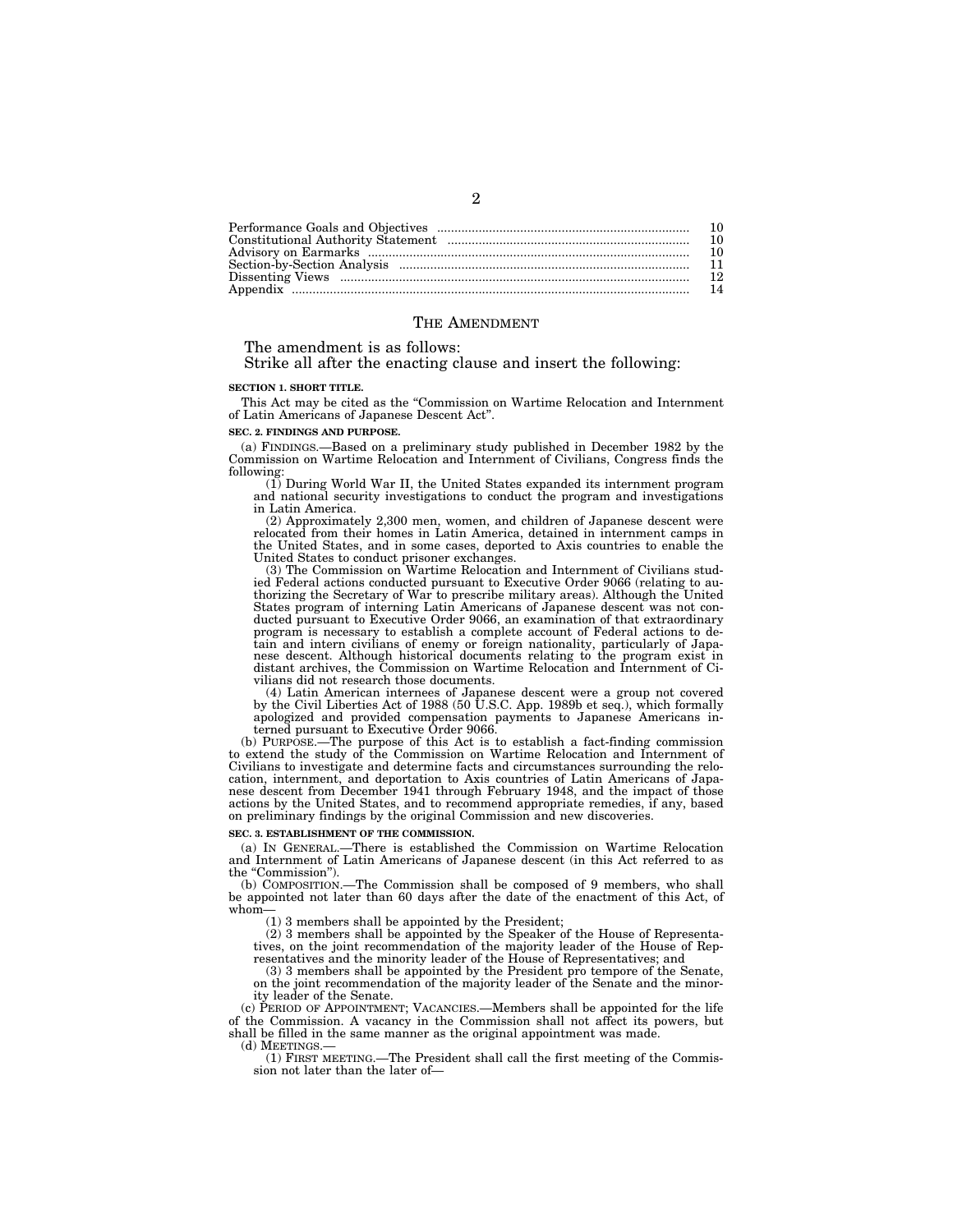(A) 60 days after the date of the enactment of this Act; or

(B) 30 days after the date of the enactment of legislation making appro-

priations to carry out this Act.<br>
(2) SUBSEQUENT MEETINGS.—Except as provided in paragraph (1), the Com-<br>
mission shall meet at the call of the Chairperson of the Commission.

(e) QUORUM.—Five members of the Commission shall constitute a quorum, but a lesser number of members may hold hearings. (f) CHAIRPERSON AND VICE CHAIRPERSON.—The Commission shall elect a Chair-

person and Vice Chairperson from among its members. The Chairperson and Vice Chairperson shall serve for the life of the Commission.

#### **SEC. 4. DUTIES OF THE COMMISSION.**

(a) IN GENERAL.—The Commission shall— (1) extend the study of the Commission on Wartime Relocation and Internment of Civilians, established by the Commission on Wartime Relocation and Internment of Civilians Act—

(A) to investigate and determine the facts and circumstances surrounding the relocation, internment, and deportation to Axis countries, by the United States, of Latin Americans of Japanese descent during the period beginning December 7, 1941, and ending February 28, 1948, and the impact of those actions by the United States; and

(B) in investigating those facts and circumstances, to review directives of the United States Armed Forces and the Department of State, and other relevant information and documents, relating to the relocation, detention in internment camps, and deportation to Axis countries of Latin Americans of Japanese descent; and

(2) recommend appropriate remedies, if any, based on the findings of the Commission and the preliminary findings by the Commission on Wartime Relocation and Internment of Civilians.

(b) REPORT.—Not later than 1 year after the date of the first meeting of the Commission pursuant to section  $3(d)(1)$ , the Commission shall submit a written report to the Congress containing the findings resulting from the investigation conducted under subsection (a)(1) and any recommendations described in subsection (a)(2).

#### **SEC. 5. POWERS OF THE COMMISSION.**

(a) HEARINGS.—The Commission or, at its direction, any subcommittee or member of the Commission, may, for the purpose of carrying out this Act—

(1) hold such public hearings in such cities and countries, sit and act at such times and places, take such testimony, receive such evidence, and administer such oaths as the Commission or such subcommittee or member considers advisable; and

(2) require, by subpoena or otherwise, the attendance and testimony of such witnesses and the production of such books, records, correspondence, memoranda, papers, documents, tapes, and materials as the Commission or such subcommittee or member considers advisable.

(b) ISSUANCE AND ENFORCEMENT OF SUBPOENAS.-

(1) ISSUANCE.—Subpoenas issued under subsection (a) shall be approved by a majority of the members present at a meeting, shall bear the signature of the Chairperson of the Commission, and shall be served by any person or class of persons designated by the Chairperson for that purpose.

(2) ENFORCEMENT.—In the case of contumacy or failure to obey a subpoena issued under subsection (a), the United States district court for the judicial district in which the person who is served the subpoena resides, is served, or may be found may issue an order requiring such person to appear at any designated place to testify or to produce documentary or other evidence required by the subpoena. Any failure to obey the order of the court may be punished by the court as a contempt of that court.

(c) WITNESS ALLOWANCES AND FEES.—Section 1821 of title 28, United States Code, shall apply to witnesses requested or required by subpoena to appear at any hearing of the Commission. The per diem and mileage allowances provided under such section for witnesses shall be paid from funds available to pay the expenses of the Commission.

(d) INFORMATION FROM FEDERAL AGENCIES.—The Commission may secure directly from any Federal department or agency such information as the Commission considers necessary to perform its duties. Upon request of the Chairperson of the Commission, the head of such department or agency shall furnish such information to the Commission.

(e) POSTAL SERVICES.—The Commission may use the United States mails in the same manner and under the same conditions as other departments and agencies of the Federal Government.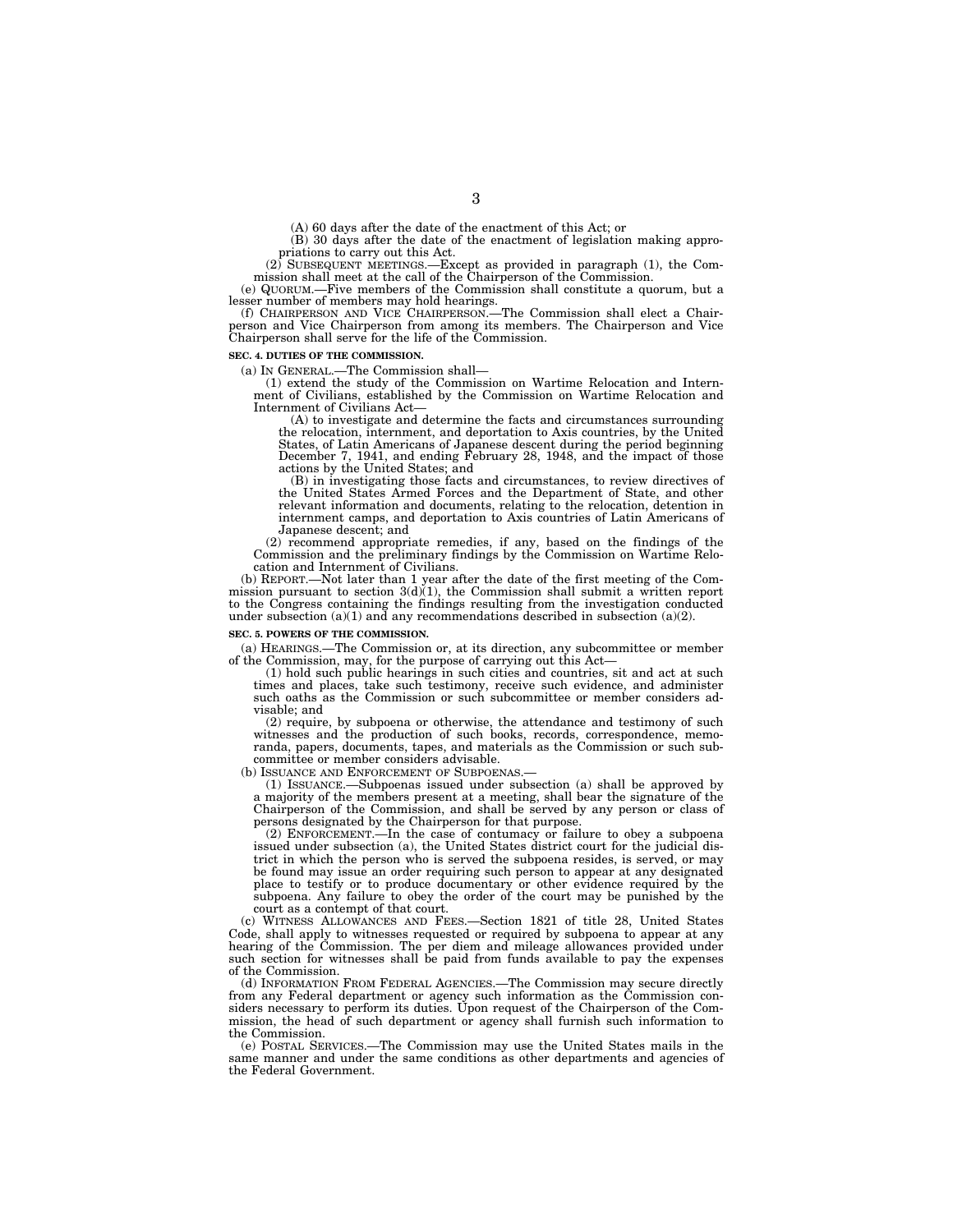#### **SEC. 6. PERSONNEL AND ADMINISTRATIVE PROVISIONS.**

(a) TRAVEL EXPENSES.—The members of the Commission shall be allowed travel expenses, including per diem in lieu of subsistence, at rates authorized for employ-ees of agencies under subchapter I of chapter 57 of title 5, United States Code, while away from their homes or regular places of business in the performance of their duties for the Commission.

(b) STAFF.— (1) IN GENERAL.—The Chairperson of the Commission may, without regard to the civil service laws and regulations, appoint and terminate the employment of such personnel as may be necessary to enable the Commission to perform its duties.

(2) COMPENSATION.—The Chairperson of the Commission may fix the com-pensation of the personnel without regard to chapter 51 and subchapter III of chapter 53 of title 5, United States Code, relating to classification of positions and General Schedule pay rates, except that the rate of pay for the personnel may not exceed the rate payable for level V of the Executive Schedule under section 5316 of such title.

(c) DETAIL OF GOVERNMENT EMPLOYEES.—Any employee of the Federal Govern-ment may be detailed to the Commission without reimbursement, and such detail shall be without interruption or loss of civil service status or privilege. (d) PROCUREMENT OF TEMPORARY AND INTERMITTENT SERVICES.—The Chairperson

of the Commission may procure temporary and intermittent services under section 3109(b) of title 5, United States Code, at rates for individuals that do not exceed the daily equivalent of the annual rate of basic pay prescribed for level V of the Executive Schedule under section 5316 of such title.

(e) OTHER ADMINISTRATIVE MATTERS.—The Commission may—

(1) enter into agreements with the Administrator of General Services to procure necessary financial and administrative services;

(2) enter into contracts to procure supplies, services, and property; and

(3) enter into contracts with Federal, State, and local agencies, and private institutions and organizations, for the conduct of research or surveys, the preparation of reports, and other activities necessary to enable the Commission to perform its duties.

#### **SEC. 7. TERMINATION.**

The Commission shall terminate 90 days after the date on which the Commission submits its report to the Congress under section 4(b).

#### **SEC. 8. AUTHORIZATION OF APPROPRIATIONS.**

(a) IN GENERAL.—There are authorized to be appropriated such sums as may be necessary to carry out this Act.

(b) AVAILABILITY.—Any sums appropriated under the authorization contained in this section shall remain available, without fiscal year limitation, until expended.

# PURPOSE AND SUMMARY

H.R. 42, the "Commission on Wartime Relocation and Internment of Latin Americans of Japanese Descent Act,'' extends the study of the Commission on Wartime Relocation and Internment of Civilians to include a fact-finding Commission on the treatment of Japanese Latin Americans during World War II. The Commission will investigate and determine facts and circumstances surrounding the relocation, internment, and deportation to Axis countries of Latin Americans of Japanese descent from December 1941 through February 1948. The Commission will also assess the impact of those actions, and recommend appropriate remedies, if any.

#### BACKGROUND AND NEED FOR THE LEGISLATION

The Commission on Wartime Relocation and Internment of Civilians Act established a commission to review the history of the internment and relocation of Japanese Americans and legal permanent residents.1 In 1983, the Commission produced an extensive report of its findings and made a series of recommendations ranging

<sup>1</sup>Pub. L. No. 96–317, 94 Stat. 964 (1980).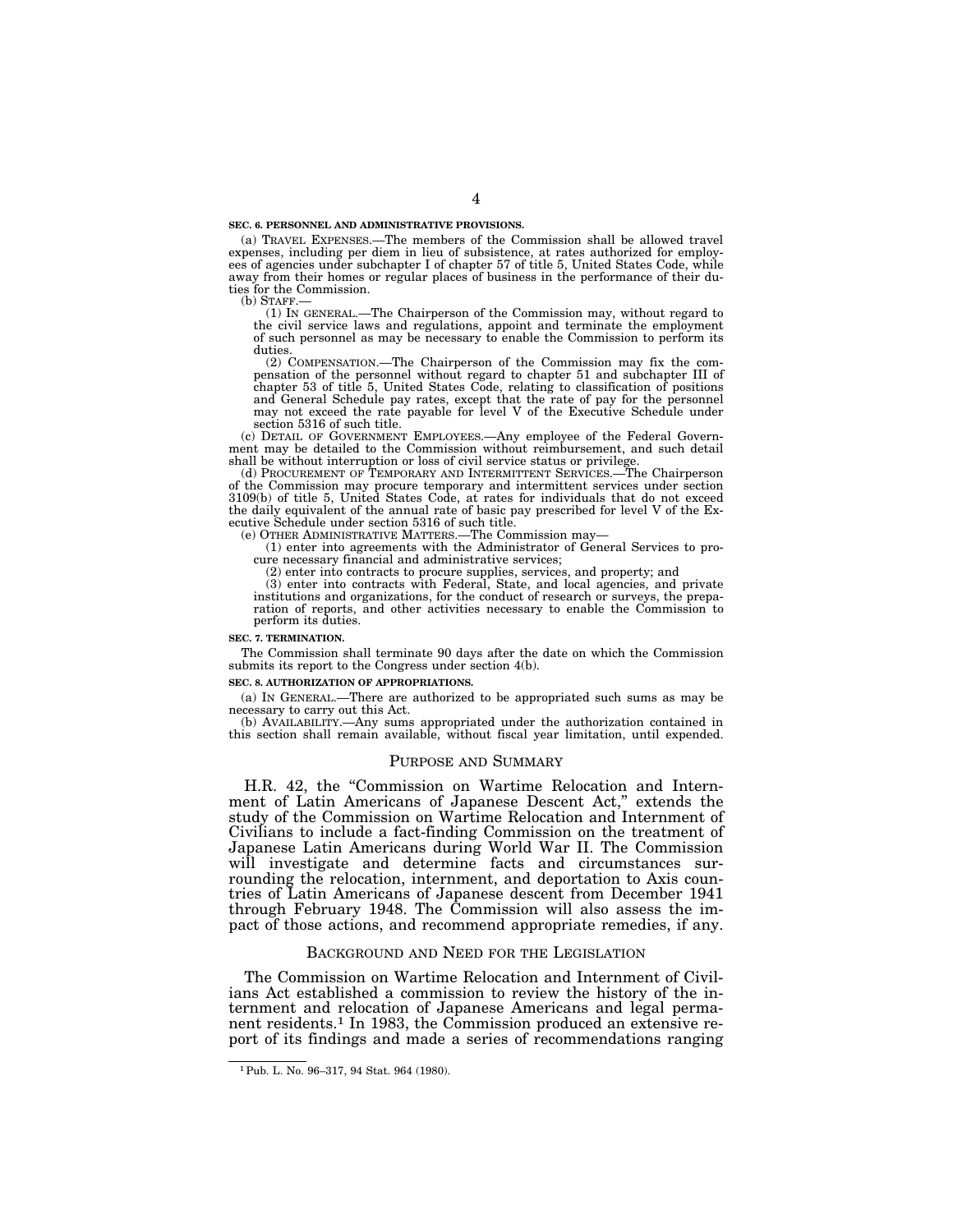from a formal apology to restitution payments.2 While the Commission's report consisted of a thorough examination of the World War II internment of 120,000 Japanese Americans, the treatment of other populations during the same time period was either insufficiently examined, or not addressed at all.

The Commission did not thoroughly examine the treatment of thousands of Latin Americans of Japanese descent during World War II. During World War II, approximately 2,300 men, women, and children of Japanese descent were relocated from their homes in Latin America, detained in internment camps in the United States, and in some cases, deported to Axis countries to enable the United States to conduct prisoner exchanges.3

The Commission addressed the treatment of Japanese Latin Americans only in the appendix of its report.<sup>4</sup> The report observes that these Japanese Latin Americans were forcibly relocated in order to ''secure the Western Hemisphere from internal threats and to supply exchanges for American citizens held by the Axis."<sup>5</sup> The appendix states that:

Normal legal proceedings were ignored. . . . On entering the United States, officials of Axis nations were placed in State Department custody and private citizens were sent to INS internment camps in Texas. In most cases passports had been confiscated before landing, and the State Department ordered American consuls . . . to issue no visas prior to departure. Despite their involuntary arrival, deportees were treated by INS as having illegally entered this country. Thus the deportees became illegal aliens in U.S. custody who were subject to deportation proceedings, i.e., repatriation.6

Representatives of the Japanese Latin American community have long advocated for an official government study of the treatment of their community in a similar manner as was conducted and completed for Japanese Americans interned during WWII. This community says that an appendix in the Commission report, without any recommendations, is insufficient.

#### HEARINGS

The Committee's Subcommittee on Immigration, Citizenship, Refugees, Border Security, and International Law held 1 day of hearings on ''The Treatment of Latin Americans of Japanese Descent, European Americans, and Jewish Refugees During World War II'' on March 19, 2009. Testimony was received from Daniel M. Masterson, Professor of Latin American History, U.S. Naval Academy; Grace Shimizu, Director, Japanese Peruvian Oral History Project; Libia Yamamoto, former Japanese of Latin American Descent Internee; John Christgau, author of *Enemies: World War II Alien Internment;* Karen E. Ebel, President, German American Internee Coalition; Heidi Gurcke Donald, Board and Founding Member, German American Internee Coalition; John Fonte, Direc-

 $^2\mathrm{The}$  Commission on Wartime Relocation and Internment of Civilians, Personal Justice De-nied (U.S. Government Printing Office 1983).  $^{3}\mathrm{Id.}$  at 305.

<sup>4</sup> Id. at 305–14. 5 Id. at 305.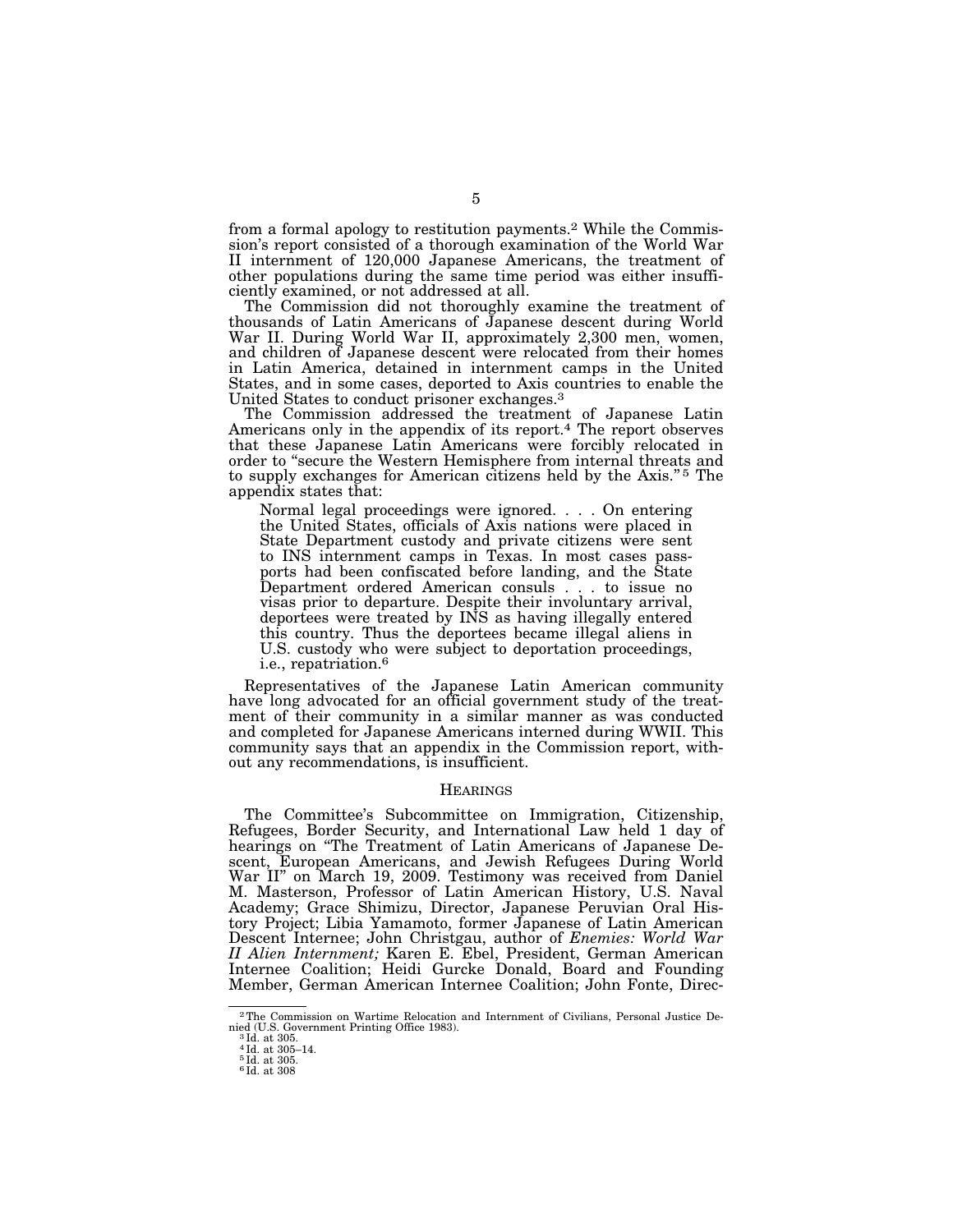tor, Center for American Common Culture and Senior Fellow, Hudson Institute; David A. Harris, Executive Director, American Jewish Committee; Leo Bretholz, author of *Leap Into Darkness;* Valery Bazarov, Director, Location and Family History Service, Hebrew Immigrant Aid Society; and Michael Horowitz, Senior Fellow, Hudson Institute. Additional materials were submitted for the hearing and may be found in the Appendix to the Committee's report.

# COMMITTEE CONSIDERATION

On July 23, 2009, the Subcommittee on Immigration, Citizenship, Refugees, Border Security, and International Law met in open session and ordered the bill H.R. 42 favorably reported with an amendment by a vote of 7 to 2, a quorum being present. On October 21, 2009, the Committee met in open session and ordered the bill H.R. 42 favorably reported with an amendment by a rollcall vote of 22 to 10, a quorum being present.

# COMMITTEE VOTES

In compliance with clause 3(b) of rule XIII of the Rules of the House of Representatives, the Committee advises that the following rollcall votes occurred during the Committee's consideration of H.R. 42:

1. An amendment by Mr. King to prevent Commissioners from considering all appropriate remedies by barring them from recommending monetary compensation. Defeated 14 to 16.

| Ayes | Nays | Present |
|------|------|---------|
|      | X    |         |
|      |      |         |
|      |      |         |
|      | Х    |         |
|      | χ    |         |
|      |      |         |
|      |      |         |
|      |      |         |
|      | X    |         |
|      |      |         |
|      | x    |         |
|      | χ    |         |
|      | χ    |         |
|      | χ    |         |
|      | χ    |         |
|      | χ    |         |
|      |      |         |
|      | χ    |         |
|      |      |         |
|      | χ    |         |
|      | χ    |         |
|      | χ    |         |
|      | χ    |         |
|      | χ    |         |
| X    |      |         |
|      |      |         |
| X    |      |         |
|      |      |         |
| X    |      |         |
| χ    |      |         |
| χ    |      |         |
| χ    |      |         |

ROLLCALL NO. 1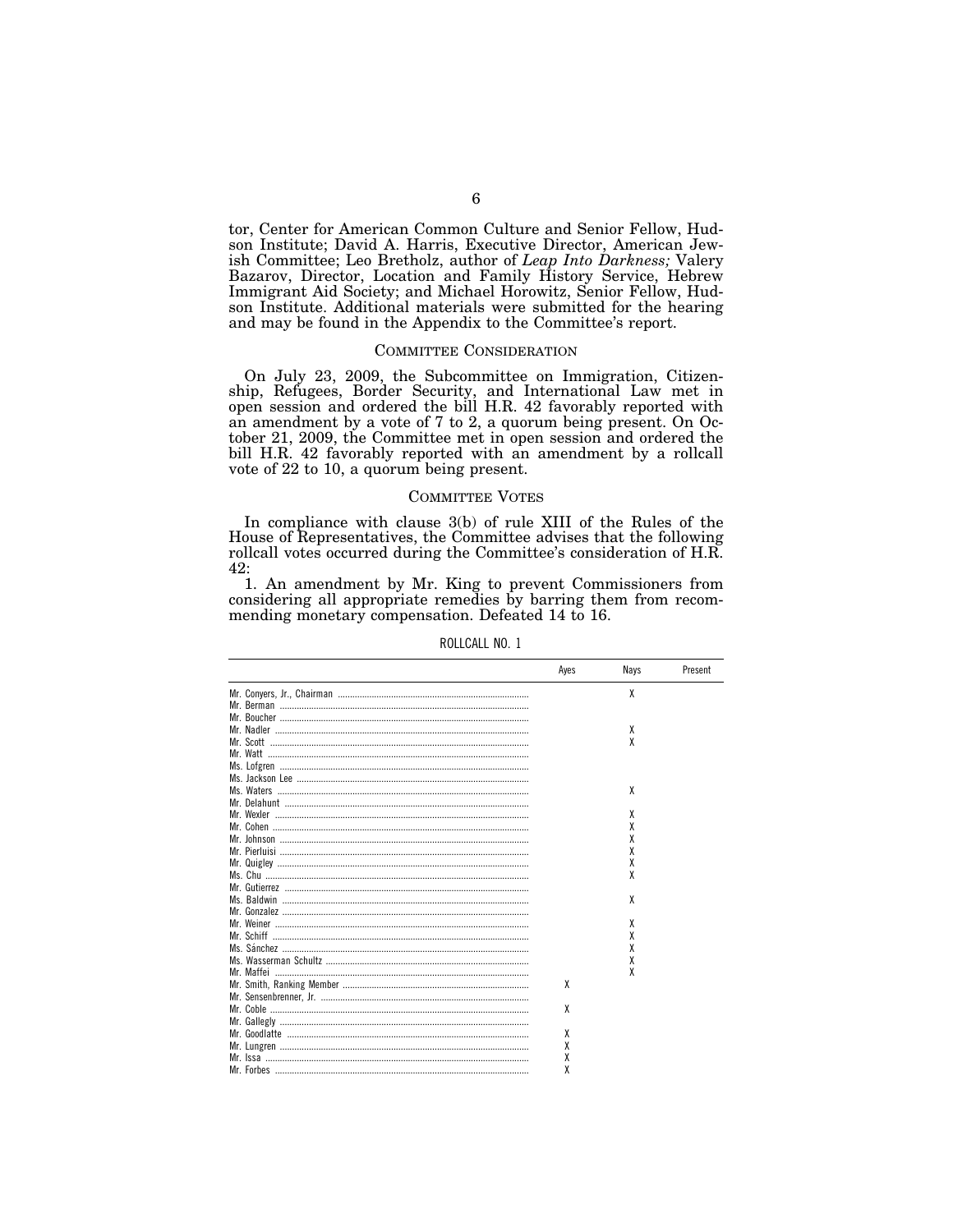ROLLCALL NO. 1-Continued

| Mr. King     |  |  |
|--------------|--|--|
| Mr. Franks   |  |  |
| Mr Gohmert   |  |  |
| Mr. Jordan   |  |  |
| Mr. Poe      |  |  |
| Mr. Chaffetz |  |  |
| Mr. Roonev   |  |  |
| Mr. Harper   |  |  |
|              |  |  |

2. An amendment by Mr. King to require the commissioners selected by the President and House and Senate leadership, in consultation with minority leadership, to be distinguished scholars and academic historians with relev Ì7.

ROLLCALL NO. 2

| Ayes | Nays | Present |
|------|------|---------|
|      | χ    |         |
|      |      |         |
|      |      |         |
|      | χ    |         |
|      | χ    |         |
|      | X    |         |
|      |      |         |
|      |      |         |
|      | χ    |         |
|      |      |         |
|      | x    |         |
|      | χ    |         |
|      | χ    |         |
|      | χ    |         |
|      | χ    |         |
|      | x    |         |
|      |      |         |
|      | x    |         |
|      |      |         |
|      | x    |         |
|      | χ    |         |
|      | X    |         |
|      | χ    |         |
|      | X    |         |
| χ    |      |         |
| χ    |      |         |
| χ    |      |         |
|      |      |         |
| χ    |      |         |
| χ    |      |         |
|      |      |         |
|      |      |         |
| χ    |      |         |
| χ    |      |         |
| χ    |      |         |
| χ    |      |         |
| χ    |      |         |
| χ    |      |         |
| χ    |      |         |
| χ    |      |         |
| χ    |      |         |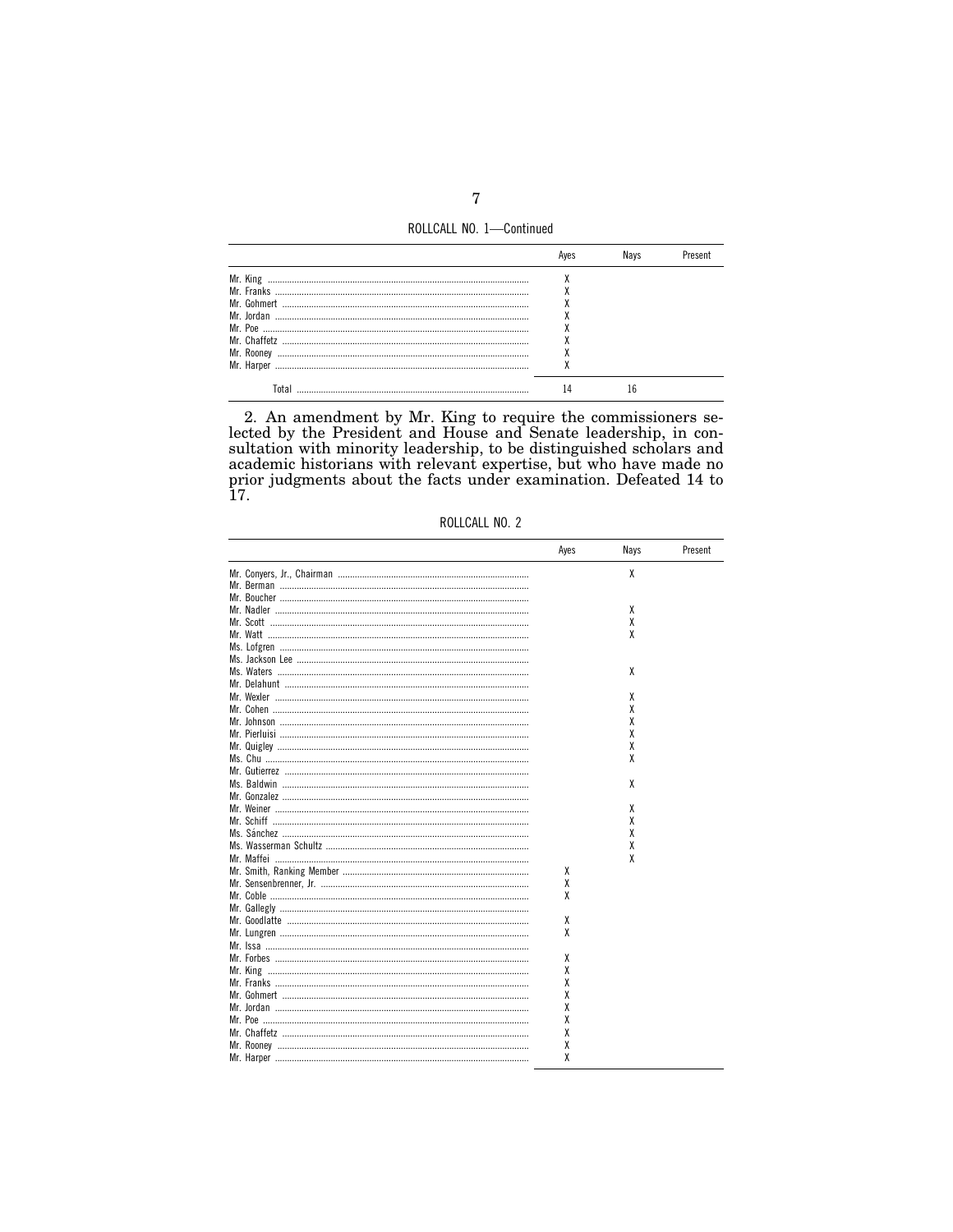ROLLCALL NO. 2-Continued

|       | . iyes |                          |  |
|-------|--------|--------------------------|--|
| Total |        | $\overline{\phantom{a}}$ |  |

3. Motion to report H.R. 42 favorably, as amended. Passed 22 to 10.

|                                                | Ayes | Nays | Present |
|------------------------------------------------|------|------|---------|
|                                                | X    |      |         |
|                                                |      |      |         |
|                                                |      |      |         |
| Mr. Nadler …………………………………………………………………………………………… | X    |      |         |
|                                                | χ    |      |         |
|                                                | χ    |      |         |
|                                                |      |      |         |
|                                                |      |      |         |
|                                                | χ    |      |         |
|                                                |      |      |         |
|                                                | χ    |      |         |
|                                                | χ    |      |         |
|                                                | χ    |      |         |
|                                                | χ    |      |         |
|                                                | χ    |      |         |
|                                                | χ    |      |         |
|                                                | χ    |      |         |
|                                                | χ    |      |         |
|                                                |      |      |         |
|                                                | χ    |      |         |
|                                                | χ    |      |         |
|                                                | χ    |      |         |
|                                                |      |      |         |
|                                                | χ    |      |         |
|                                                | χ    |      |         |
|                                                |      | x    |         |
|                                                |      | χ    |         |
|                                                |      | χ    |         |
|                                                |      |      |         |
|                                                |      | χ    |         |
|                                                | χ    |      |         |
|                                                | X    |      |         |
|                                                |      | x    |         |
|                                                |      | χ    |         |
|                                                |      |      |         |
|                                                | χ    |      |         |
|                                                |      | x    |         |
|                                                |      | χ    |         |
|                                                |      | χ    |         |
|                                                | χ    |      |         |
|                                                |      | χ    |         |
| $T0+0$                                         | つつ   | 10   |         |

# COMMITTEE OVERSIGHT FINDINGS

In compliance with clause  $3(c)(1)$  of rule XIII of the Rules of the<br>House of Representatives, the Committee advises that the findings<br>and recommendations of the Committee, based on oversight activi-<br>ties under clause  $2(b)(1$ resentatives, are incorporated in the descriptive portions of this report.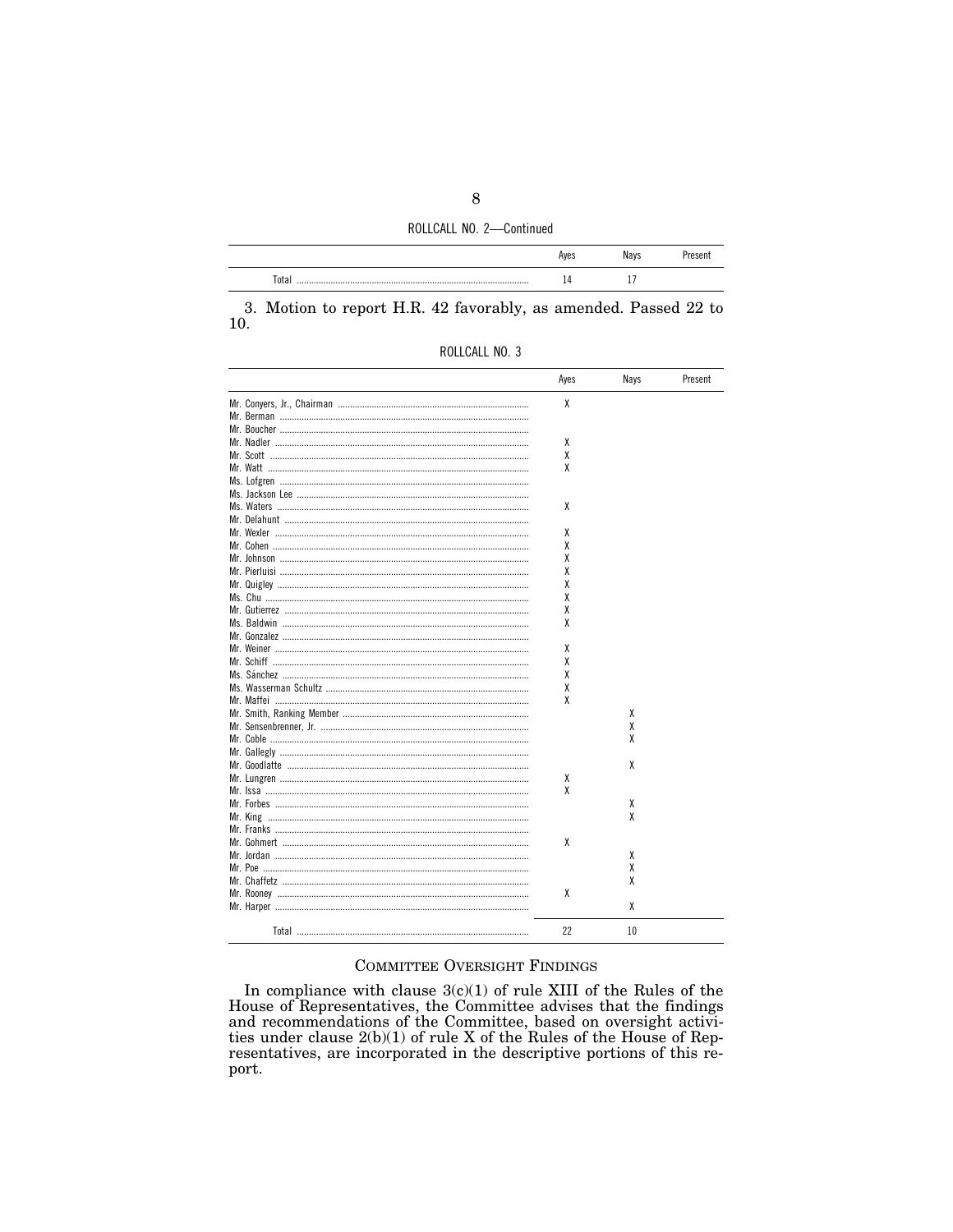# NEW BUDGET AUTHORITY AND TAX EXPENDITURES

Clause  $3(c)(2)$  of rule XIII of the Rules of the House of Representatives is inapplicable because this legislation does not provide new budgetary authority or increased tax expenditures.

# CONGRESSIONAL BUDGET OFFICE COST ESTIMATE

In compliance with clause  $3(c)(3)$  of rule XIII of the Rules of the House of Representatives, the Committee sets forth, with respect to the bill, H.R. 42, the following estimate and comparison prepared by the Director of the Congressional Budget Office under section 402 of the Congressional Budget Act of 1974:

# U.S. CONGRESS, CONGRESSIONAL BUDGET OFFICE, *Washington, DC, October 30, 2009.*

Hon. JOHN CONYERS, Jr., *Chairman,* 

*Committee on the Judiciary,* 

*House of Representatives, Washington, DC.* 

DEAR MR. CHAIRMAN: The Congressional Budget Office has prepared the enclosed cost estimate for H.R. 42, the "Commission on Wartime Relocation and Internment of Latin Americans of Japanese Descent Act.''

If you wish further details on this estimate, we will be pleased to provide them. The CBO staff contact is Matthew Pickford, who can be reached at 226–2860.

Sincerely,

DOUGLAS W. ELMENDORF, DIRECTOR.

Enclosure

cc: Honorable Lamar S. Smith. Ranking Member

# *H.R. 42—Commission on Wartime Relocation and Internment of Latin Americans of Japanese Descent Act.*

H.R. 42 would establish a commission to investigate and determine the facts and circumstances surrounding the relocation, internment, and deportation from the United States of Latin Americans of Japanese descent from December 1941 to February 1948.

Under H.R. 42, nine commission members—three appointed by the President, three appointed by the Speaker of the House of Representatives, and three appointed by the President pro tempore of the Senate—would have one year to report to the Congress on their findings, recommendations, and possible remedies. Commission members would be reimbursed for travel expenses. In addition, the commission would be authorized to hire staff or use personnel detailed from other Federal agencies and would terminate 90 days after submitting its final report.

Based on the costs of similar commissions, CBO estimates that the commission would spend less than \$500,000 over the 2010– 2011 period, subject to appropriation of the necessary amounts. Enacting the bill would not affect direct spending or revenues. The legislation would not authorize any payment of restitution; such authority would require a separate act of the Congress.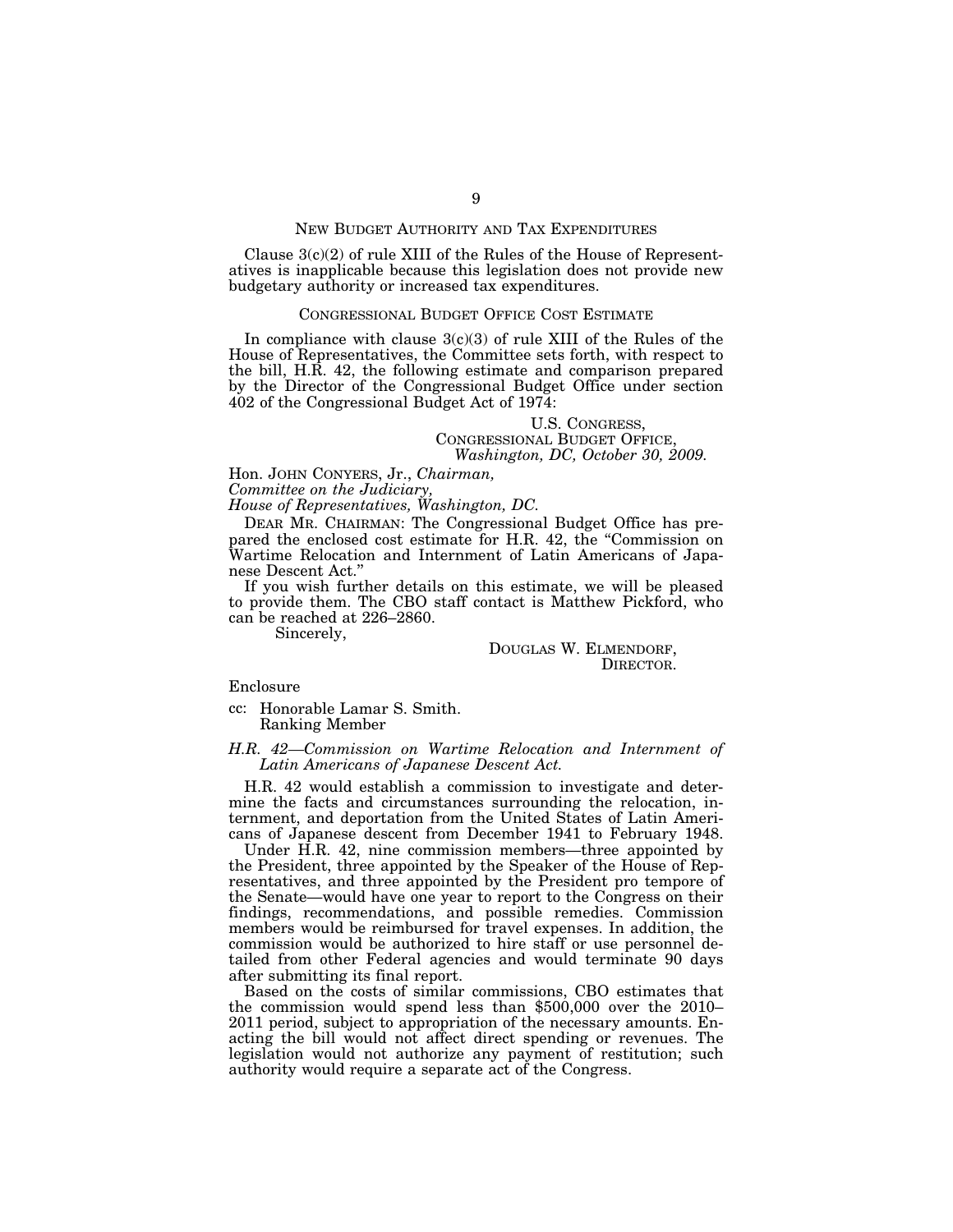H.R. 42 would impose both intergovernmental and private-sector mandates as defined in the Unfunded Mandates Reform Act (UMRA) because it would establish a commission with the authority to subpoena information. State, local, and tribal governments as well as private-sector entities, if subpoenaed by the commission, would be required to provide testimony, documents, or other evidence. CBO expects that the commission would likely exercise this authority sparingly and the costs to comply with subpoenas would not be significant. Thus, we estimate that the costs to comply with the mandates would be small and well below the annual thresholds established in UMRA (\$69 million for intergovernmental mandates and \$139 million for private-sector mandates in 2009, adjusted annually for inflation). Furthermore, H.R. 42 would direct the commission to pay a per diem and mileage allowance to any witness who appears before the commission.

On February 13, 2009, CBO transmitted a cost estimate for S. 69, the ''Commission on Wartime Relocation and Internment of Latin Americans of Japanese Descent Act," as ordered reported by the Senate Committee on Homeland Security and Governmental Affairs on February 11, 2009. The two bills are similar but have a different provision regarding the compensation of the commission members who are not Federal employees. CBO's cost estimates reflect that difference.

The CBO staff contacts for this estimate are Matthew Pickford (for Federal costs), Elizabeth Cove Deslisle (for State and local impact), and Marin Randall (for the private-sector impact). This estimate was approved by Theresa Gullo, Deputy Assistant Director for Budget Analysis.

#### PERFORMANCE GOALS AND OBJECTIVES

The Committee states that pursuant to clause  $3(c)(4)$  of rule XIII of the Rules of the House of Representatives, H.R. 42 will establish a Commission to investigate and determine facts and circumstances surrounding the relocation, internment, and deportation to Axis countries of Latin Americans of Japanese descent from December 1941 through February 1948, to assess the impact of those actions by the United States, and to recommend appropriate remedies, if any. The Commission will submit a written report of its findings and recommendations to Congress not later than 1 year after the date of its first meeting.

#### CONSTITUTIONAL AUTHORITY STATEMENT

Pursuant to clause  $3(d)(1)$  of rule XIII of the Rules of the House of Representatives, the Committee finds the authority for this legislation in article I, section 8 of the Constitution.

#### ADVISORY ON EARMARKS

In accordance with clause 9 of rule XXI of the Rules of the House of Representatives, H.R. 42 does not contain any congressional earmarks, limited tax benefits, or limited tariff benefits as defined in clause 9 of Rule XXI.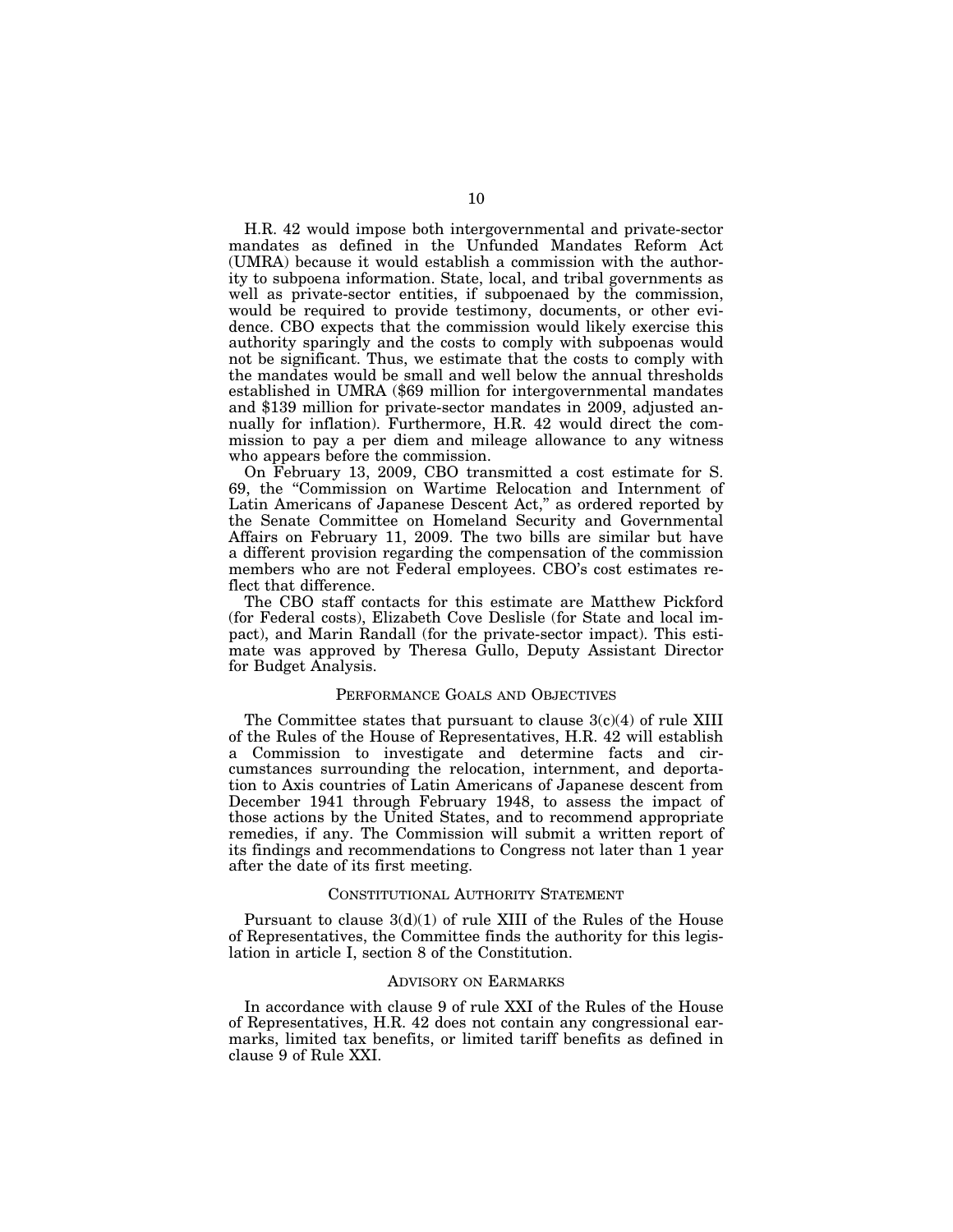The following discussion describes the bill as reported by the Committee.

*Sec. 1. Short title.* Section 1 sets forth the short title of the bill as the ''Commission on Wartime Relocation and Internment of Latin Americans of Japanese Descent Act.''

*Sec. 2. Findings and Purpose.* Section 2 sets forth several findings and purposes of Congress.

Subsection (a) sets forth the bill's findings. Based on preliminary findings published in the December 1982 report by the Commission on Wartime Relocation and Internment of Civilians, Congress finds that approximately 2,300 men, women, and children of Japanese descent were taken from their homes in Latin America, detained in internment camps in the United States, and in some cases deported to Axis countries for the purpose of prisoner exchanges. Congress also finds that Latin American internees of Japanese descent were not covered by the Civil Liberties Act of 1988, which formally apologized and provided compensation to Japanese Americans interned pursuant to Executive Order 9066.

Subsection (b) sets forth the bill's purpose. The purpose of the bill is to establish a fact-finding commission to extend the 1982 Commission's study to investigate facts and circumstances surrounding the relocation, internment, and deportation of Latin Americans of Japanese descent and to recommend appropriate remedies, if any.

*Sec. 3. Establishment of the Commission.* This section establishes a Commission composed of nine members. The President, the Speaker of the House of Representatives, and the President pro tempore of the Senate shall each appoint three members within 60 days of enactment. In both the House and Senate, the appointment shall be made upon the joint recommendation of the majority and minority leaders. A quorum shall consist of five Commission members, but a lesser number of members may hold hearings. The Commission shall elect a Chairperson and Vice Chairperson from among its members. Members of this Commission shall be appointed for the life of the Commission. The President shall call the first meeting of the Commission within 60 days of enactment or within 30 days after legislation making appropriations to carry out this Act is enacted.

*Sec. 4. Duties of the Commission.* This section sets forth the duties of the Commission. The Commission is to extend the study of the 1982 Commission to investigate and determine facts and circumstances surrounding the United States' relocation, internment, and deportation of Latin Americans of Japanese descent, and the impact of those actions by the United States. Not later than 1 year after the date of the first meeting, the Commission is to submit to Congress a written report of the findings resulting from the investigation and appropriate recommendations. The Committee notes that it neither foresees, nor invites, a recommendation for monetary awards to any of the affected Latin Americans of Japanese descent. However, out of respect for the individuals who will serve on this Commission, the Committee allows them the ability to freely look at the entire picture, understanding that although it cannot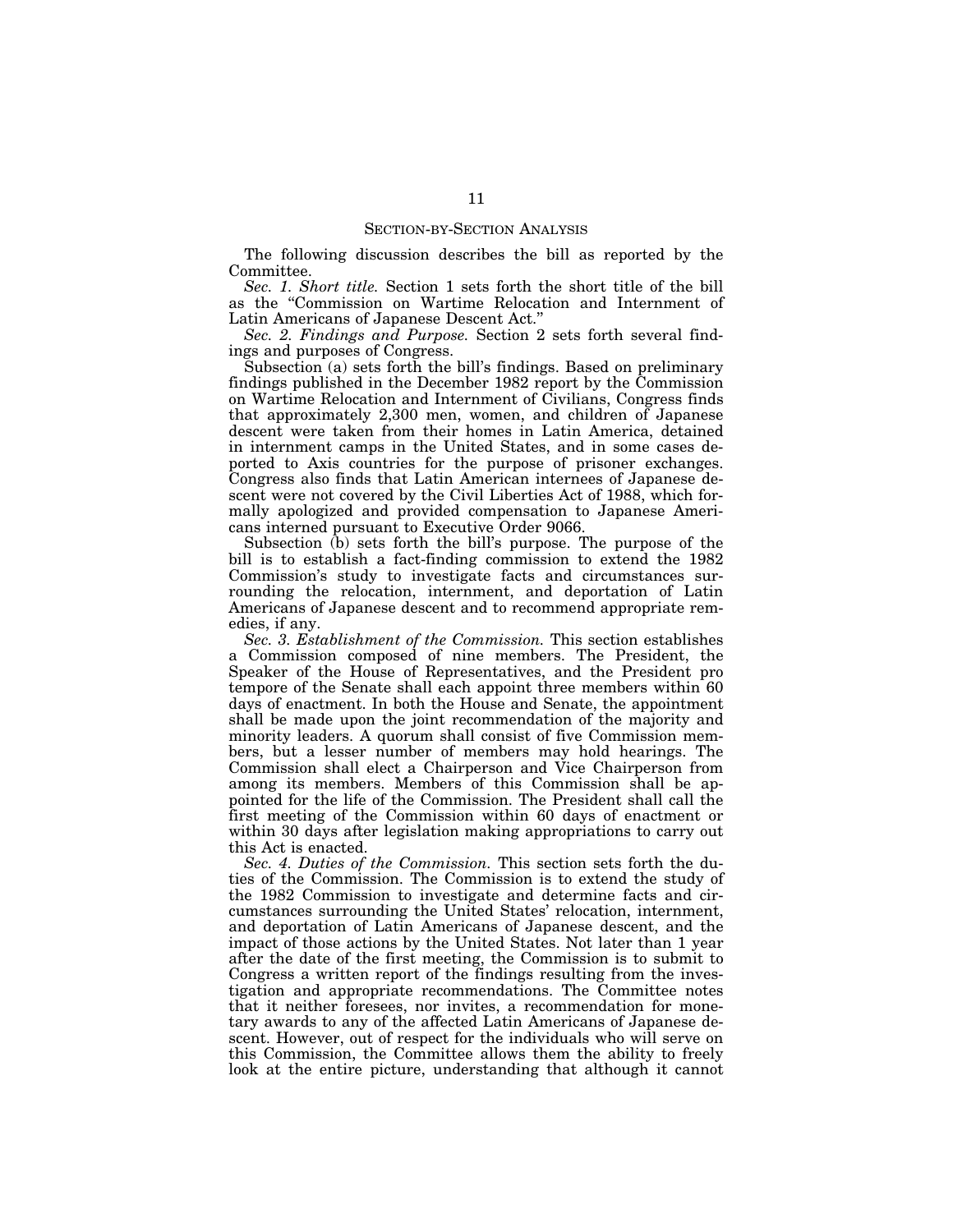bind future Congresses, it is not anticipating or welcoming a recommendation for monetary reparations.

*Sec. 5. Powers of the Commission.* This section sets forth the powers of the Commission. The Commission may hold public hearings, receive testimony and evidence, and administer oaths. The Commission may also issue and enforce subpoenas requiring the attendance and testimony of witnesses, as well as producing other physical evidence and materials. Witnesses are to be compensated per diem and reimbursed mileage allowances from funds available to pay the expenses of the Commission. The Commission may secure information necessary to perform its duties from any Federal department or agency.

*Sec. 6. Personnel and Administrative Provisions.* This section provides that Commission members are to be reimbursed for travel expenses, including per diem in lieu of subsistence. Staff member compensation is to be fixed by the Chairperson and may not exceed the rate payable for level V of the Executive Schedule (\$145,700 in 2010).

*Sec. 7. Termination.* This section provides that the Commission terminates 90 days after the date on which the Commission submits its report to Congress.

*Sec. 8. Authorization of Appropriations.* This section authorizes such sums as may be necessary to be appropriated. Sums appropriated are to remain available, without fiscal year limitation, until expended.

# DISSENTING VIEWS

We oppose H.R. 42 which establishes a "fact-finding Commission" to extend the study of the Commission on Wartime Relocation and Internment of Civilians to investigate and determine facts and circumstances surrounding the relocation, internment and deportation to Axis countries of Latin Americans of Japanese descent from December 1941 through February 1948, and the impact of those actions by the United States, and to recommend appropriate remedies, if any, based on preliminary findings by the original Commission and new discoveries."<sup>1</sup>

Section 4(a)(2) requires the Commission, as one of its duties, to ''recommend appropriate remedies, if any, based on preliminary findings by the original Commission and new discoveries."<sup>2</sup> Because there is no specific definition of ''remedies,'' such remedies can include reparations. During both Subcommittee and Full Committee markup of the bill, Subcommittee Ranking Member King offered an amendment to prevent "remedies" from including "monetary compensation.'' The amendment was defeated both times despite assurances from many Members of the Majority that the bill was not intended to be a conduit for monetary compensation for those interned or their families.

Our concern is well warranted. The ''Commission on Wartime Relocation and Internment of Civilians Act"<sup>3</sup> enacted in 1980, established a commission to review the history of the internment and relocation of 120,000 Japanese Americans and legal permanent resi-

<sup>1</sup> H.R. 42 (The Commission on Wartime Relocation and Internment of Latin Americans of Japanese Descent Act). 2 *Id.* 

<sup>3</sup>Pub. L. No. 96–317, 94 Stat. 964 (1980).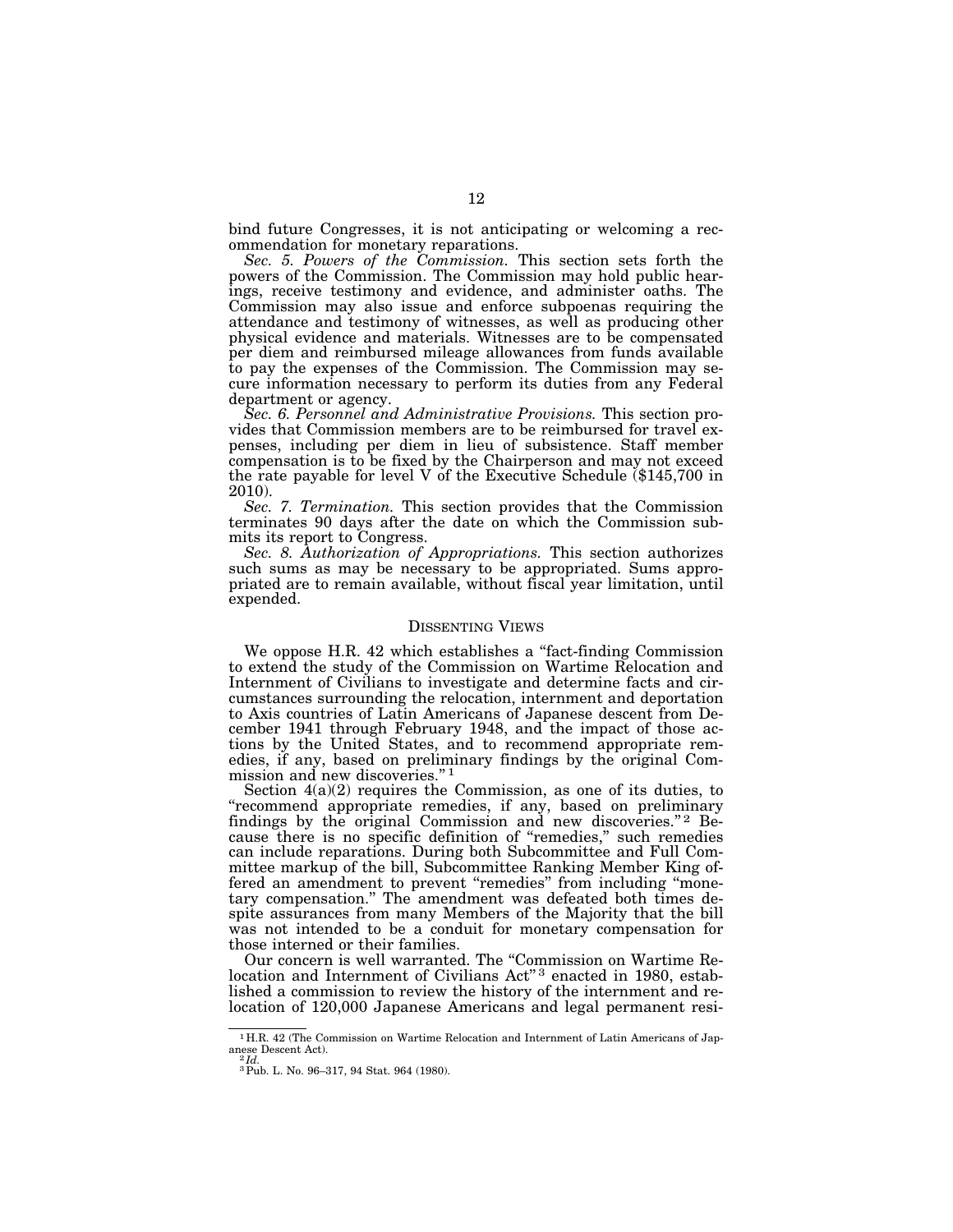dents during World War II *and to recommend appropriate remedies.*4 One of the Commission's *recommended remedies* was for Congress to establish a fund which would provide a one-time per capita compensatory payment of \$20,000 to each of the approximately 60,000 surviving persons interned.5 Congress did so with the Civil Liberties Act of 1988.6

As noted by Rep. Dan Lungren, current Member of this Committee, and a member of the original Commission on Wartime Relocation and Internment of Civilians, concerns were raised during debate on the bill to create the Commission on Wartime Relocation and Internment of Civilians, that the Commission would recommend reparations. During a March 19, 2009, Immigration Subcommittee hearing, Rep. Lungren stated: ''I do recall at the very first meeting that we had of the commission, one of the commissioners turned to us assembled and said, 'Okay, how much money are we talking about?' which, frankly, put off alarm bells in my head because I had promised Members [of Congress] that was not the purpose of it. Rather, I had thought it was important for us to investigate that period of time, since it was fairly well unknown about the treatment of fellow citizens and people who were here legally at that time.'' 7

In addition, while some of the proponents of this legislation claim that the bill is about having their story heard and having the U.S. government acknowledge its actions, and not about reparations, one of the witnesses at the March 19, 2009, Subcommittee hearing is actually the coordinator for the Campaign for Justice: Redress Now for Japanese Latin Americans. She has indeed called for monetary reparations.

Thus, our concerns about future reparations are justified. It is one thing to require a Commission to investigate and report on U.S. government activities, and quite another to expect U.S. taxpayers to hand over perhaps millions of dollars to the people who felt that they were victims of injustice.

In addition, we are concerned about the makeup of the Commission. Specifically it is made up of nine members, three of whom are appointed by the President, three appointed by the Speaker of the House in conjunction with the Majority and Minority Leaders and three by the President pro tempore of the Senate in conjunction with the Majority and Minority Leaders. They serve for the life of the Commission. There are no provisions preventing biased Commission members or ensuring that those appointed to the Commission would not benefit personally from the decisions of the Commission.

At the Subcommittee markup, Subcommittee Ranking Member King offered an amendment to require that the Commission members be unbiased. Specifically, the amendment required that members must be distinguished scholars or academic historians who can provide expertise on this issue and who are impartial. The mem-

<sup>4</sup> *Id.*  <sup>5</sup>U.S. COMMISSION ON WARTIME RELOCATION AND INTERNMENT OF CIVILIANS: PERSONAL JUS-TICE DENIED 462–63 (University of Washington Press 1997) (1983). 6Pub. L. No. 100–383, 102 Stat. 903 (1988).

<sup>&</sup>lt;sup>7</sup> Statement of Congressman Daniel Lungren, Hearing before the Subcommittee on Immigration. Citizenship, Refugees, Border Security and International Law, "Treatment of Latin Americans of Japanese Descent, European Americ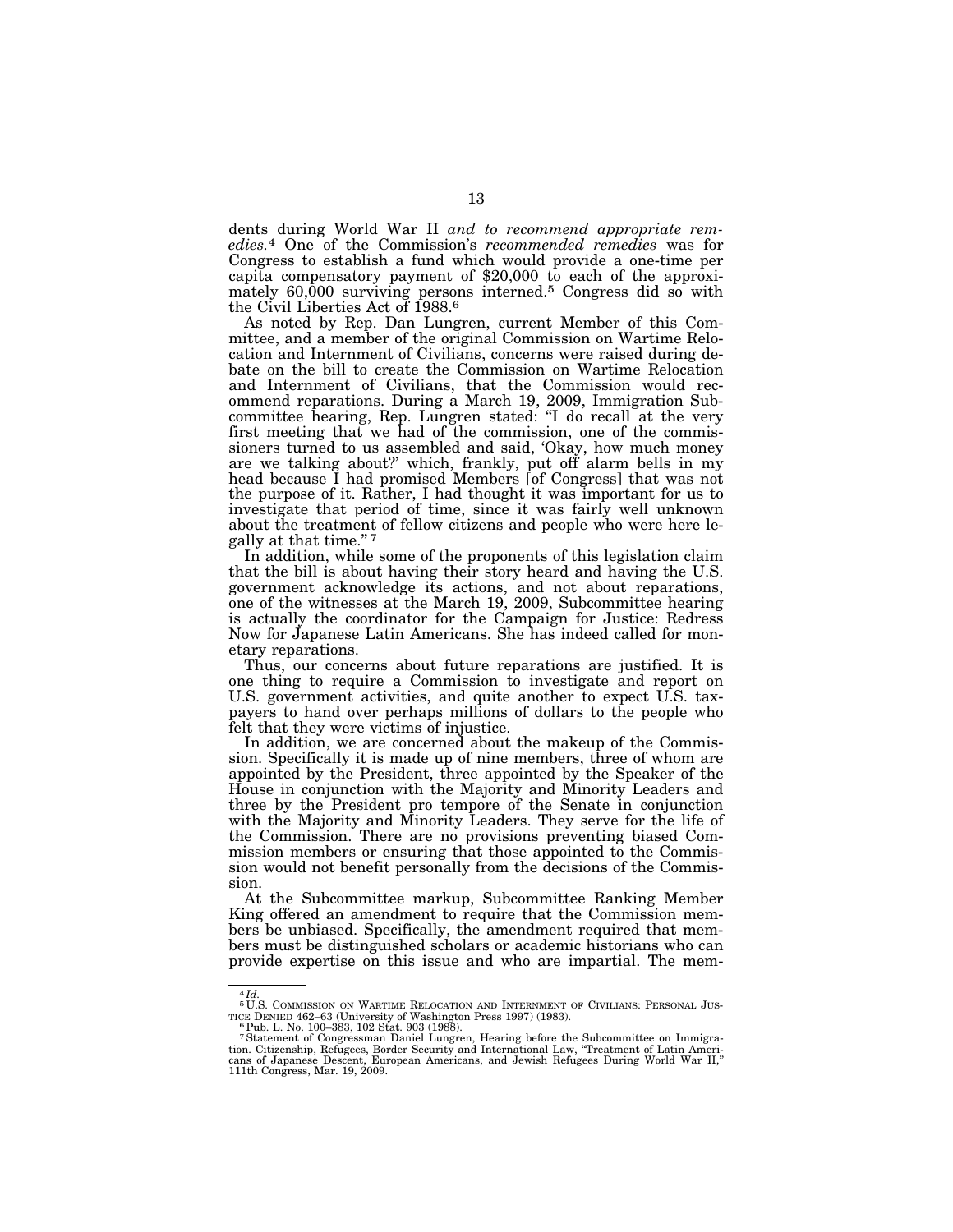bers must not have made any prior judgment about the fact to be reviewed and reported on by the Commission. This amendment was defeated.

In addition to the basic belief that we should not have to reevaluate decisions made by Administrations nearly sixty years ago for national security reasons during a period of grave peril to our country, we oppose this bill because it may very well lead to reparations and could be made up of biased members who have a personal stake in the recommendations and remedies proffered by the Commission.

> STEVE KING. GREGG HARPER.

#### APPENDIX

The Subcommittee on Immigration, Citizenship, Refugees, Border Security, and International Law received the following additional materials in connection with the March 19, 2009, hearing entitled: ''The Treatment of Latin Americans of Japanese Descent, European Americans, and Jewish Refugees During World War II.''

*Signatories to Scholars' Letter of Support:* Lane Hirabayashi, University of California, Los Angeles; Jerry Kang, University of California, Los Angeles; Tetsuden Kashima, University of Washington; Daniel Masterson, Naval Academy; Valerie Matsumoto, University of California, Los Angeles; Don T. Nakanishi, University of California, Los Angeles; Natsu Taylor Saito, Georgia State University; Robert L. Tsai, American University; Greg Robinson,<br>Université du Québec À Montréal; Frank H. Wu, University of Maryland; Sumi Cho, DePaul University; Louis Fiset, University of Washington; Cynthia Lee, George Washington University; Judy Yung (Professor Emerita), University of California, Santa Cruz; Hiroshi Motomura, University of California, Los Angeles; Robert S. Chang, Seattle University School of Law; Lisa C. Ikemoto, University of California, Davis; Gerald P. Lopez, University of California, Los Angeles; Carol Izumi, George Washington University; Jeffrey A. Ow, Arizona State University; Roger Daniels (Professor Emeritus), University of Cincinnati; Craig D. Uchida, George Mason University; Rita Takahashi, San Francisco State University; Stephen Mastrofski, George Mason University; Tazuko Shibusawa, New York University; Jere Takahashi, University of California, Berkeley; Eric Yamamoto, University of Hawaii; Karen J. Leong, Arizona State University; Wayne H. Maeda, California State University, Sacramento; Roshni Rustomji-Kerns (Professor Emerita), Sonoma State University; R. Benedito Ferrao, Birkbeck College, University of London; Hatem Bazian, University of California, Berkeley; Satsuki Ina (Professor Emeritus), California State University, Sacramento; Roger B. Parks, Indiana University; Emily S. Ihara, George Mason University; Max Paul Friedman, American University; John E. Eck, University of Cincinnati; Bill Ong Hing, University of California, Davis; Jonathan Y. Okamura, University of Hawaii; David K. Yoo, Claremont McKenna College; Paul G. Clark, George Mason University; Stephen S. Fugita, Santa Clara University; Felix F. Gutierrez, University of Southern California; Sudarat Musikawong, Willamette University; Brad Yamauchi, Golden Gate University School of Law; Nelson Nagai, San Joaquin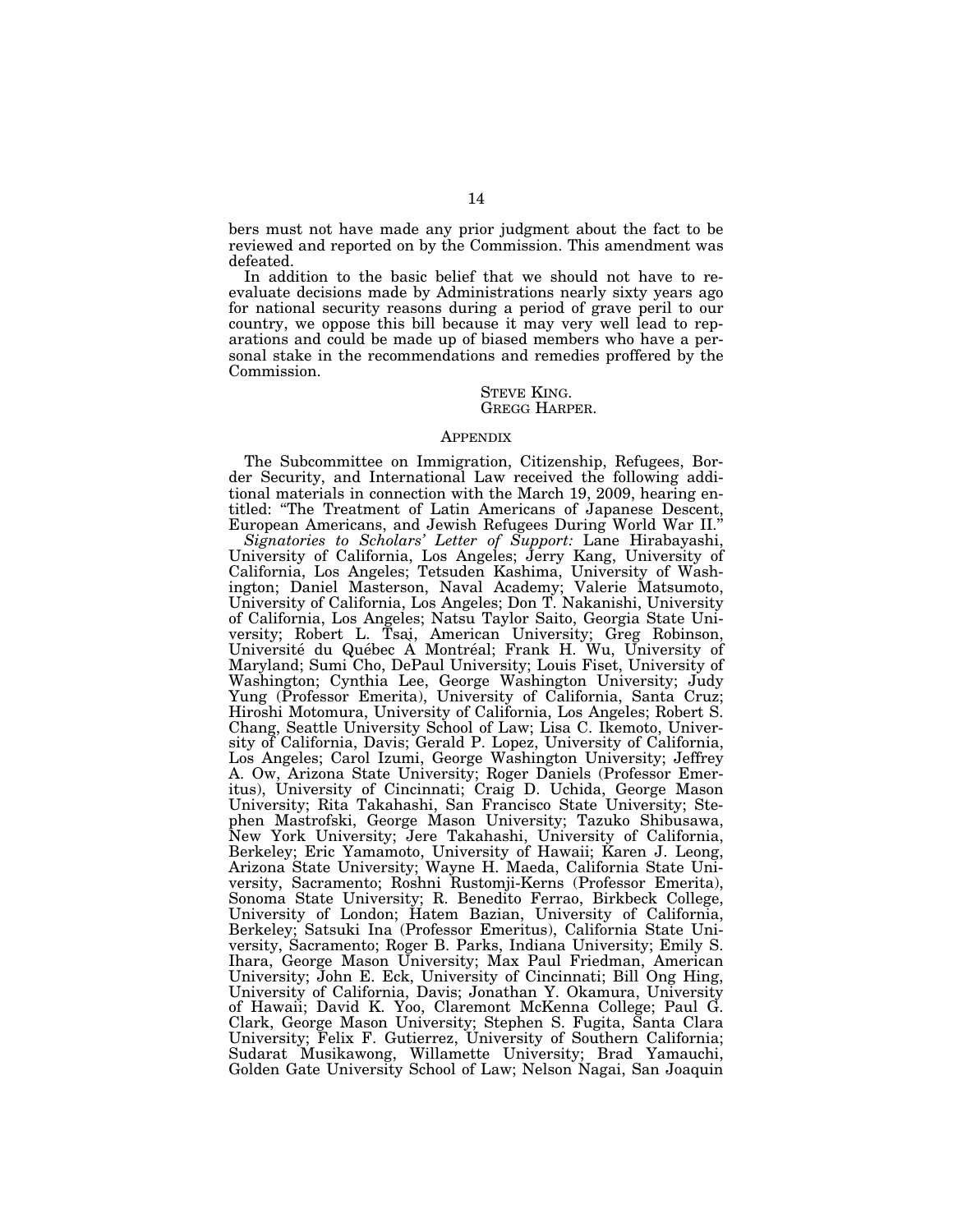Delta College; C. Keith Wingate, University of California, Hastings College of the Law; Naomi Roht-Arriaza, University of California, Hastings College of the Law; Josephine Lee, University of Minnesota; Priscilla Wegars, University of Idaho; Joanne Doi, Franciscan School of Theology; Viet Thanh Nguyen, University of Southern California; Thomas Kim, Scripps College; Jane H. Yamashiro, Sophia University; Sue Chan, University of California, San Francisco; Janelle Wong, University of Southern California; Wayne H. Cole, Cape Breton University, Sierra Nevada College; Alan Nishio, California State University, Long Beach; Akemi Matsumoto, Bellevue Community College; Takeyuki (Gaku) Tsuda, Arizona State University; Bill Carpenter, City College of San Francisco; Sabrina Alimahomed, University of California, Riverside; Rebecca Alvarez, University of California, Riverside; Meghan Andrew, University of California, Riverside; Suzel Bozada-Deas, University of Southern California; Scott Brooks, University of California, Riverside; Amalia Cabezas, University of California, Riverside; Toi Carter, East Los Angeles College; Piya Chatterjee, University of California, Riverside; Mike Chavez, California State University, Los Angeles; Brianne Davila, University of California, Santa Barbara; Daniel Diaz, University of California, Riverside; Jesse Diaz, University of California, Riverside; Glenda Flores, University of Southern California; Linda Kim, University of California, Riverside; Zack Knorr, East Los Angeles College; Patrick Linder, University of California, Riverside; Alfredo Mirande, University of California, Riverside; Robert Perez, University of California, Riverside; Christine Petit, University of California, Riverside; Ellen Reese, University of California, Riverside; James Thing, University of Southern California; Shigueru Tsuha, University of California, Riverside; Jake Wilson, California State University, Long Beach; James McKeever, University of Southern California; Shinji Sakai-Egi, University of California, Riverside; Ming Tu, California State University, Fullerton; Dolores Ortiz, University of California, Riverside; Juan Pitones, University of California, Riverside; Jose Lopez, University of California, Riverside; Erika Gutierrez, University of California, Riverside; Roy Kwon, University of California, Riverside; Dennis Egi, Norte De Namur University; Henry Neiderneier, Colorado University, Boulder; Ruth Sison, San Jose State University; Vu Pham, University of California, Los Angeles; Paul Von Blum, University of California, Los Angeles; Steve On, University of California, Los Angeles; Pamela Hobbs, University of California, Los Angeles; Susumu Ito, Harvard University; Erin Hashimoto-Martell, Boston College; Christopher Martell, Boston University; Rick Bonus, University of Washington; Ben Kobashigawa, San Francisco State University; Wesley Ueunten, San Francisco State University; Linda Vo, University of California, Irvine; Claire Jean Kim, University of California, Irvine; Glen Mimura, University of California, Irvine; Sarah Park, College of St. Catherine; Ruben Rumbaut, University of California, Irvine; Russell Jeung, San Francisco State University; Eiichiro Azuma, University of Pennsylvania; Dana Nakano, University of California, Irvine; Dean Adachi, Claremont Graduate School; Diana Pan, University of California, Irvine; Kathy Rim, University of California, Irvine; Rose Cuison Villazor, Southern Methodist University Dedman School of Law; Donna H. Lee, City University of New York School of Law; Thomas W. Joo, University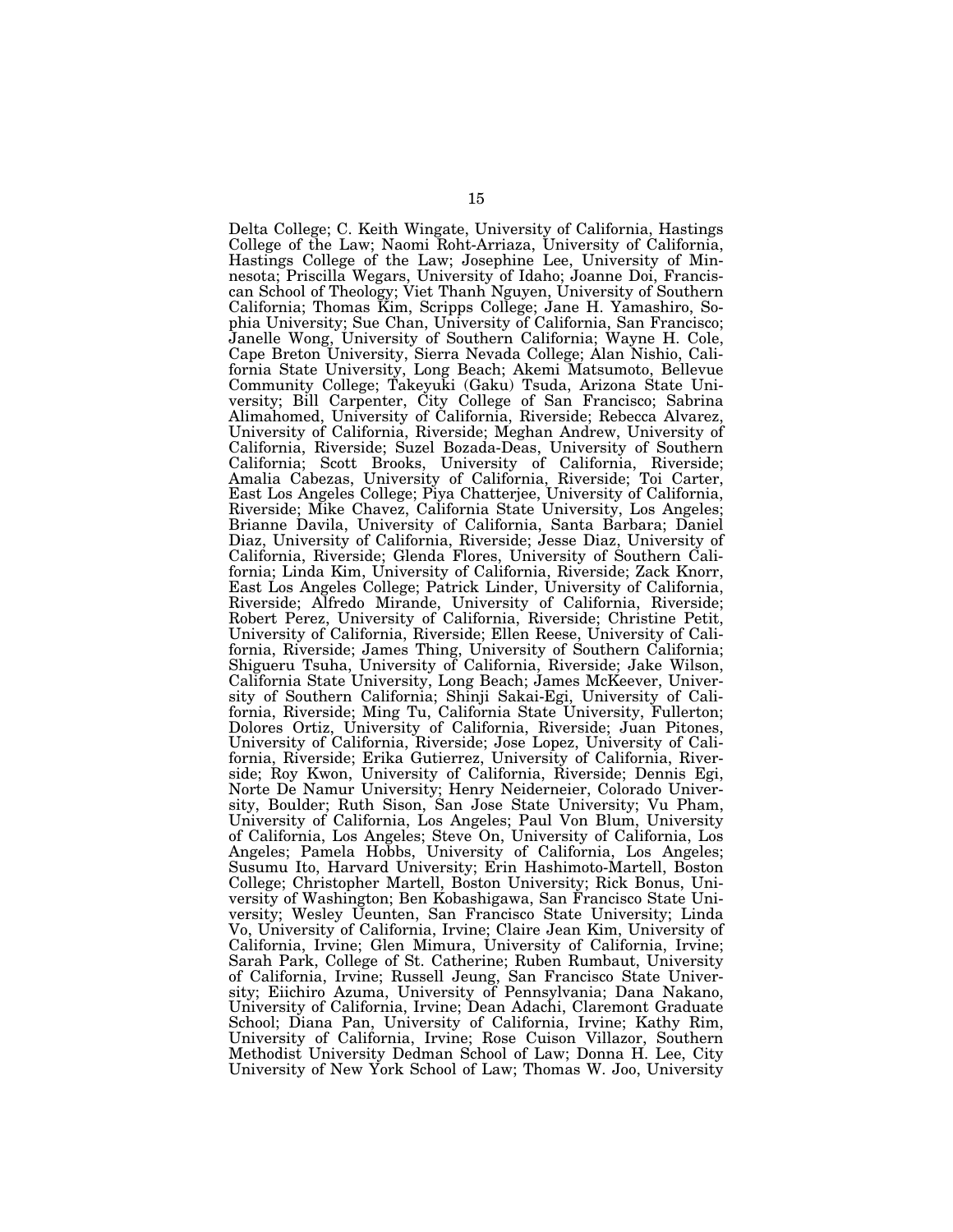of California, Davis School of Law; Keith H. Hirokawa, Texas Wesleyan School of Law; Wendy Ho, University of California, Davis; Andrew Chin, University of North Carolina School of Law; Isao Fujimoto, University of California, Davis; Taunya Lovell Banks, University of Maryland School of Law; Carwina Weng, Indiana University Maurer (Bloomington) School of Law; Cecilia M. Tsu, University of California, Davis; Roy Yoshio Myose, Wichita State University; Song Richardson, DePaul University; Gabriel ''Jack'' Chin, University of Arizona, James E. Rogers College of Law; Jan Ting, Temple University Beasley School of Law; Mark A. Chinen, Seattle University School of Law; Margaret Chon, University of Michigan Law School.

*Signatories to Organizational Letters of Support:* American Friends Service Committee; American Jewish Committee; American-Arab Anti-Discrimination Committee; Anti-Defamation League; Asian American Bar Association of the Greater Bay Area; Asian American Justice Center; German American National Congress; Asian American Legal Defense and Education Fund; Asian Law Alliance; Asian Pacific American Bar Association of Los Angeles County; Asian Pacific American Bar Association of South Florida; Asian Pacific American Labor Alliance; AFL-CIO; Association of Humanitarian Lawyers; Berkeley Fellowship of Unitarian Universalists; Campaign For Justice: Redress Now For Japanese Latin Americans!; Congressional Asian Pacific American Caucus; Council on American-Islamic Relations; Friends Committee on National Legislation; Global Rights; Human Rights First; International Association of Official Human Rights Agencies; Japanese American Bar Association; Japanese American Citizens League—Berkeley Chapter; Japanese American Citizens League—Honolulu Chapter; Japanese American Citizens League—National; Japanese American Citizens League—NCWMP District; Japanese American Citizens League of San Jose; Japanese American Citizens League—Pacific Southwest District; Japanese American Citizens League—San Diego Chapter; Japanese American Citizens League—Seattle Chapter; Japanese American Citizens League—SELANOCO Chapter; Japanese American Citizens League—Ventura County Chapter; Japanese American Living Legacy; Japanese Peruvian Oral History Project; Korean American Bar Association of Southern California; Korean American Coalition—DC Chapter; Korean American Resource & Cultural Center; Korean Resource Center; Leadership Conference on Civil Rights; League of United Latin American Citizens; Manzanar Committee; Mennonite Central Committee Washington Office; Mexican American Legal Defense and Education Fund; National Advocacy Center of the Sisters of the Good Shepherd; National Asian Pacific American Bar Association; National Asian Pacific American Women's Forum; National Association of Japanese Canadians; National Coalition for Redress/Reparations— San Francisco; National Council of La Raza; National Korean American Service & Education Consortium; NETWORK: A National Catholic Social Justice Lobby; Nihonmachi Outreach Committee; Nikkei for Civil Rights & Redress; Orange County Korean American Bar Association; Organization of Chinese Americans; Presbyterian Church (U.S.A.) Washington Office; Sikh American Legal Defense and Education Fund; South Asian Americans Leading Together; Southern California Chinese Lawyers Association;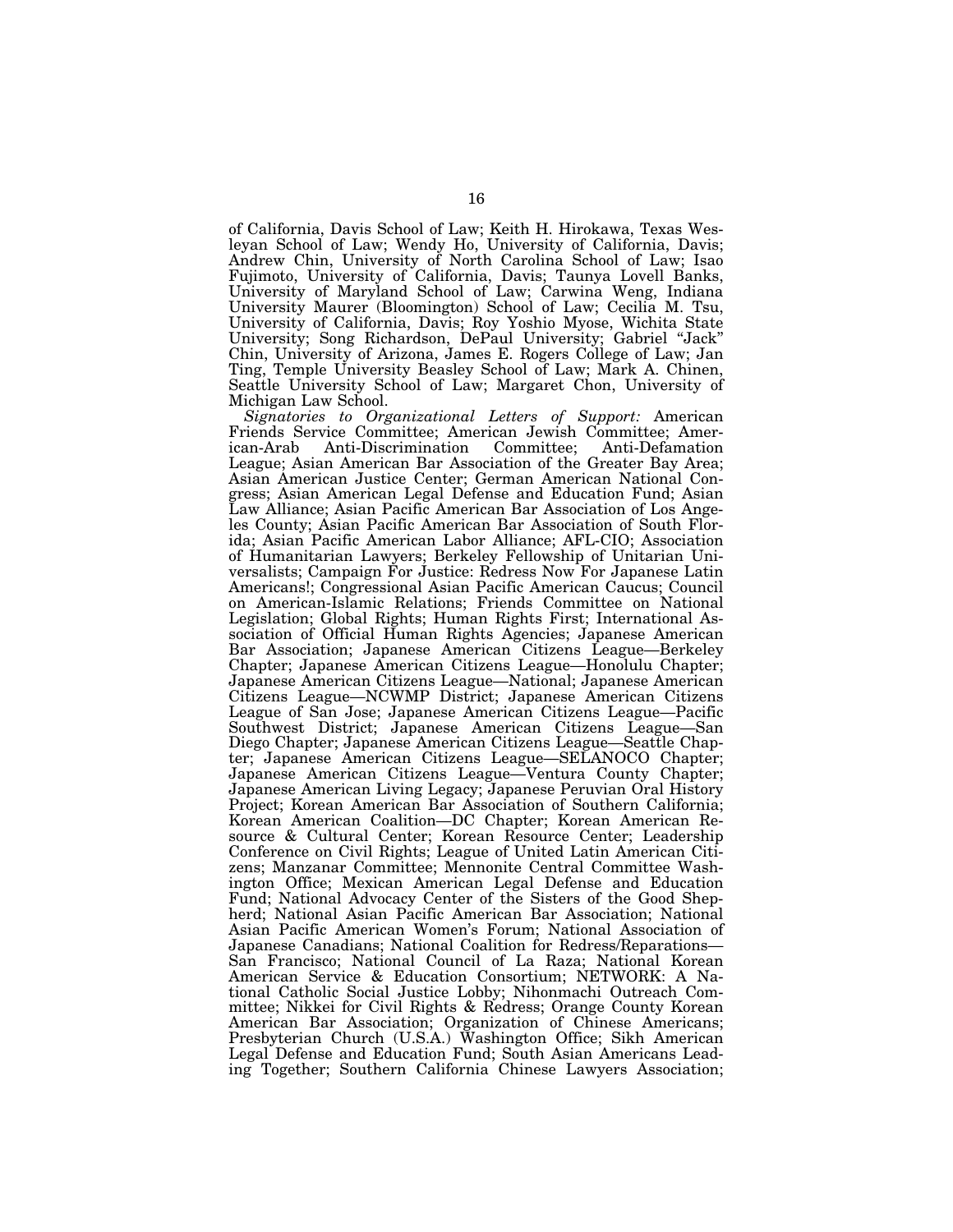The Episcopal Church; The United Church of Christ, Justice and Witness Ministries; Union for Reform Judaism; Unitarian Universalist Association of Congregations; United Methodist Church, General Board of Church and Society; Washington Office on Latin America; Young Korean American Service and Education Center; Asian Pacific Islander Justice Coalition; Asian American Recovery Services; Asian American Women's Alliance; Asian Law Alliance; Asian Pacific American Leadership Institute; Asian Pacific Bar Association; Cambodian American Resource Agency; Contemporary Asian Theatre Scene; Filipino National History Society, Santa Clara Chapter; Filipino Youth Coalition; Japantown Community Congress of San Jose; Korean American Bar Association of Northern California; Korean American Community Services, Inc.; Maitri; MALAYA; Organization of Chinese Americans; Silicon Valley; South Bay First Thursdays; Southeast Asia Community Center; Vision New America; Vietnamese Voluntary Foundation; Yu-Ai-Kai; International Children Assistance Network; Akbayan; Vietnamese American Bar Association of Northern California.

*Stories:* Ursula V. Potter, *Searching for Erich Braemer—Interned Father of Fred Braemer, Jimmy Doolittle's Navigator;* Paul Grayber, *The Grayber Family Story;* Guther Graber with assistance from Karen Ebel, *The Graber Family Story;* Arthur D. Jacobs, Major, USAF Retired, *The Prison Called Hohenasperg: An American Boy Betrayed By His Government During World War II;* Max Paul Friedman, Department of History, American University, *The Deportation and Internment of Germans, Japanese, and Italians from Latin America During World War II;* John Heitmann, Ph.D., *World War II German Enemy Alien Case Study: Alfred and Caroline Heitmann;* Deborah McCarty Smith, *Internment: German Americans;* John Eric Schmitz, *Enemies Among Us: The Relocation, Internment, and Repatriation of German, Italian, and Japanese Americans During the Second World War;* John Schmitz, *The Schmitz Family Story;* Kimberly Contag, Ph.D., *The Relocation of a German-Ecuadorian Family in World War II: The Americans Clean House;* Rudy A. Dimmling; *The Reseneder Family Internment Story;* Lawrence DiStasi, Project Director, *Una Storia Segreta: When Italian Americans Were ''Enemy Aliens;''* Gertrude Anna Schneider and Paul Schneider, as told to Vilma Schneider Ralston, *A Mother Interned, A Family Left Behind;* Jo Anna Wartemann, *The Internment of Wilhelm and Anna Wartemann and Family;* Bob Wilbanks, *Last Man Out: Glenn McDole, USMC, Survivor of the Palawan Massacre in World War II;* Heidi Gurcke Donald, author of *We Were Not the Enemy: Remembering the United States' Latin-American Civilian Internment Program of World War II;* Anneliese ''Lee'' Krauter, *From the Heart's Closet: A Young Girl's World War II Story;* David D. Lowman, *Magic: The Untold Story of U.S. Intelligence and the Evacuation of Japanese Residents from the West Coast during WWII;* John Christgau, *Enemies: World War II Alien Internment.* 

*Testimonies:* Josef Baumgartner; Hildegard Maria Mantel Gordon; Theodore A. Eckardt; Frieda Ahrens; Shirley A. Weiss; Eileen P. Kelly; Lothar Eiserloh; Helga (Renner) Emde; Jose´ Antonio Gómez Iturralde; Pietro Tosi.

*Editorials and Op-Eds:* Hon. Xavier Becerra and Hon. Dan Lungren, *Justice for the Forgotten,* WASHINGTON POST, Feb. 19, 2007 at